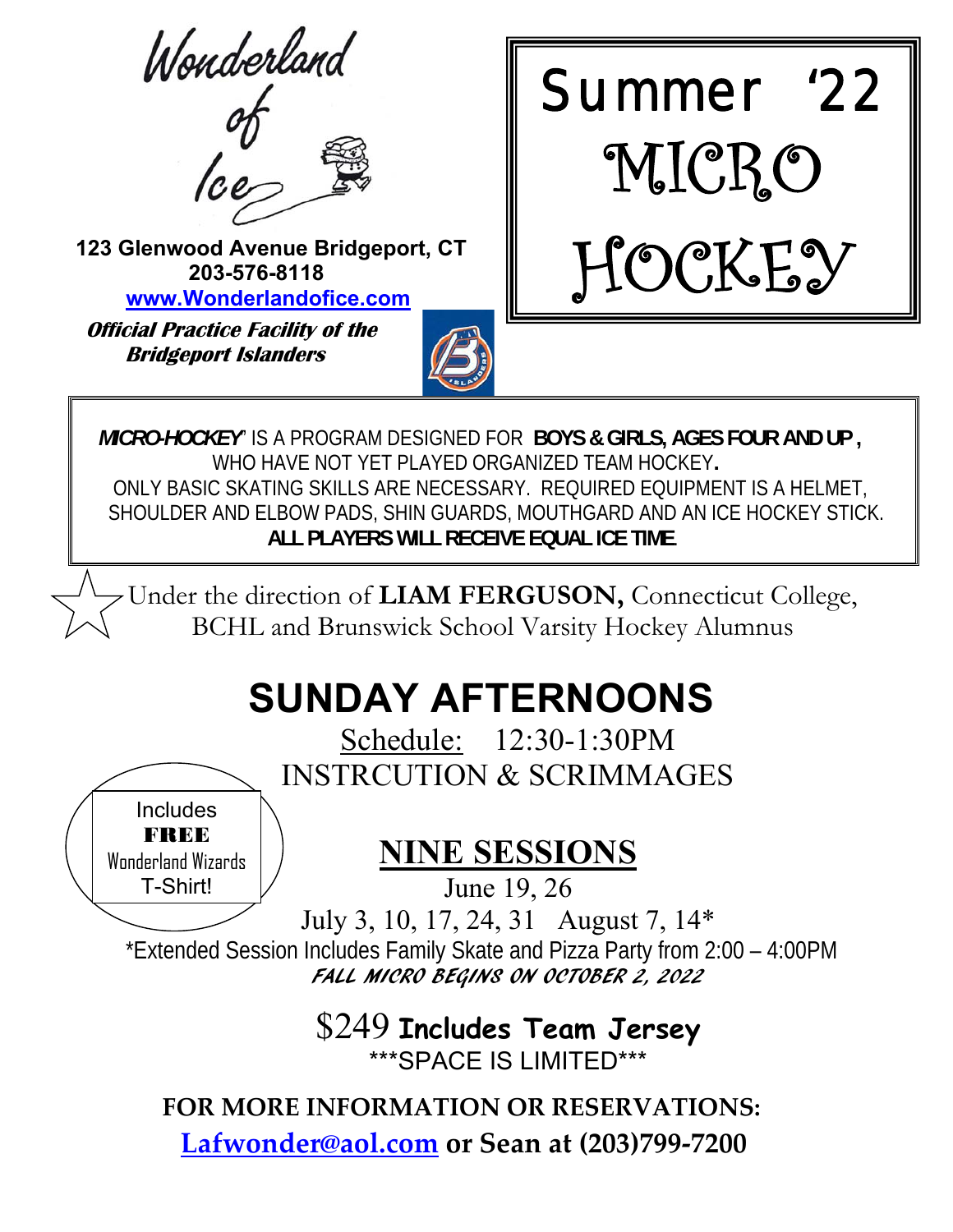## *Wonderland of Ice* **SUMMER MICRO 2022**

| <b>NAME</b>                                         |                            |
|-----------------------------------------------------|----------------------------|
|                                                     |                            |
| <b>ADDRESS</b>                                      |                            |
|                                                     |                            |
|                                                     |                            |
|                                                     |                            |
| <b>PHONE</b>                                        | <b>DATE OF BIRTH</b>       |
| <b>EMERGENCY</b>                                    |                            |
| <b>NAME &amp; PHONE</b>                             |                            |
|                                                     |                            |
| <b>EMAIL ADDRESS</b>                                |                            |
|                                                     |                            |
| <b>PARENT'S NAMES</b>                               |                            |
|                                                     |                            |
|                                                     |                            |
|                                                     | <b>TOTAL COST</b><br>\$249 |
|                                                     |                            |
| *ALL ACCOUNTS MUST BE PAID IN FULL WITH APPLICATION |                            |

**PLEASE MAKE CHECK PAYABLE AND MAIL TO: WONDERLAND OF ICE 123 GLENWOOD AVENUE BRIDGEPORT, CT 06610** 

**(203) 576-8118** 

### **RELEASE MUST BE SIGNED, OVER PLEASE**